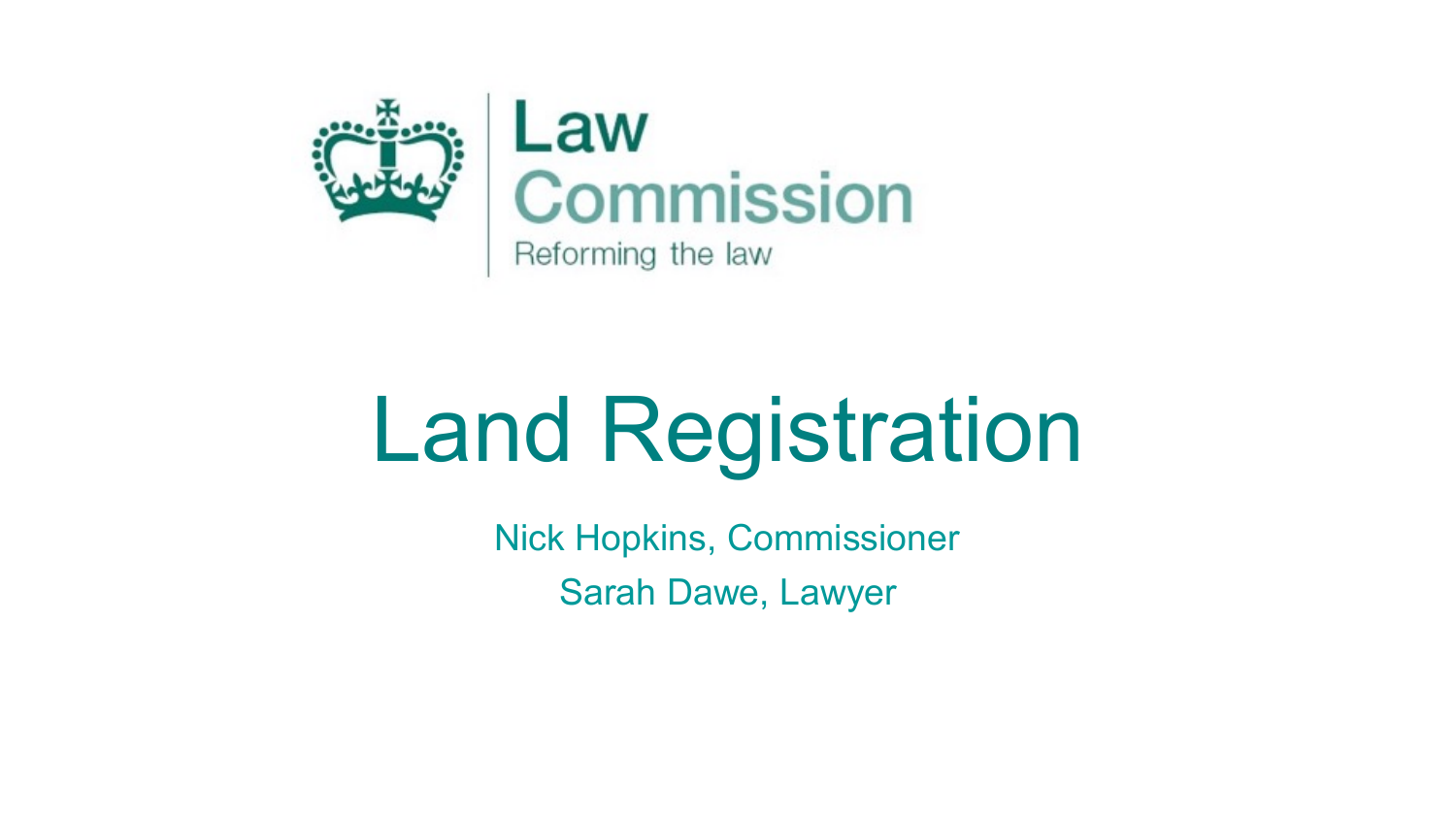## **The Law Commission for England and Wales**

• Section 3 Law Commissions Act 1965:

It shall be the duty of each of the Commissions to take and keep under review all the law with which they are respectively concerned with a view to its systematic development and reform, including in particular the codification of such law, the elimination of anomalies, the repeal of obsolete and unnecessary enactments, the reduction of the number of separate enactments and generally the simplification and modernisation of the law…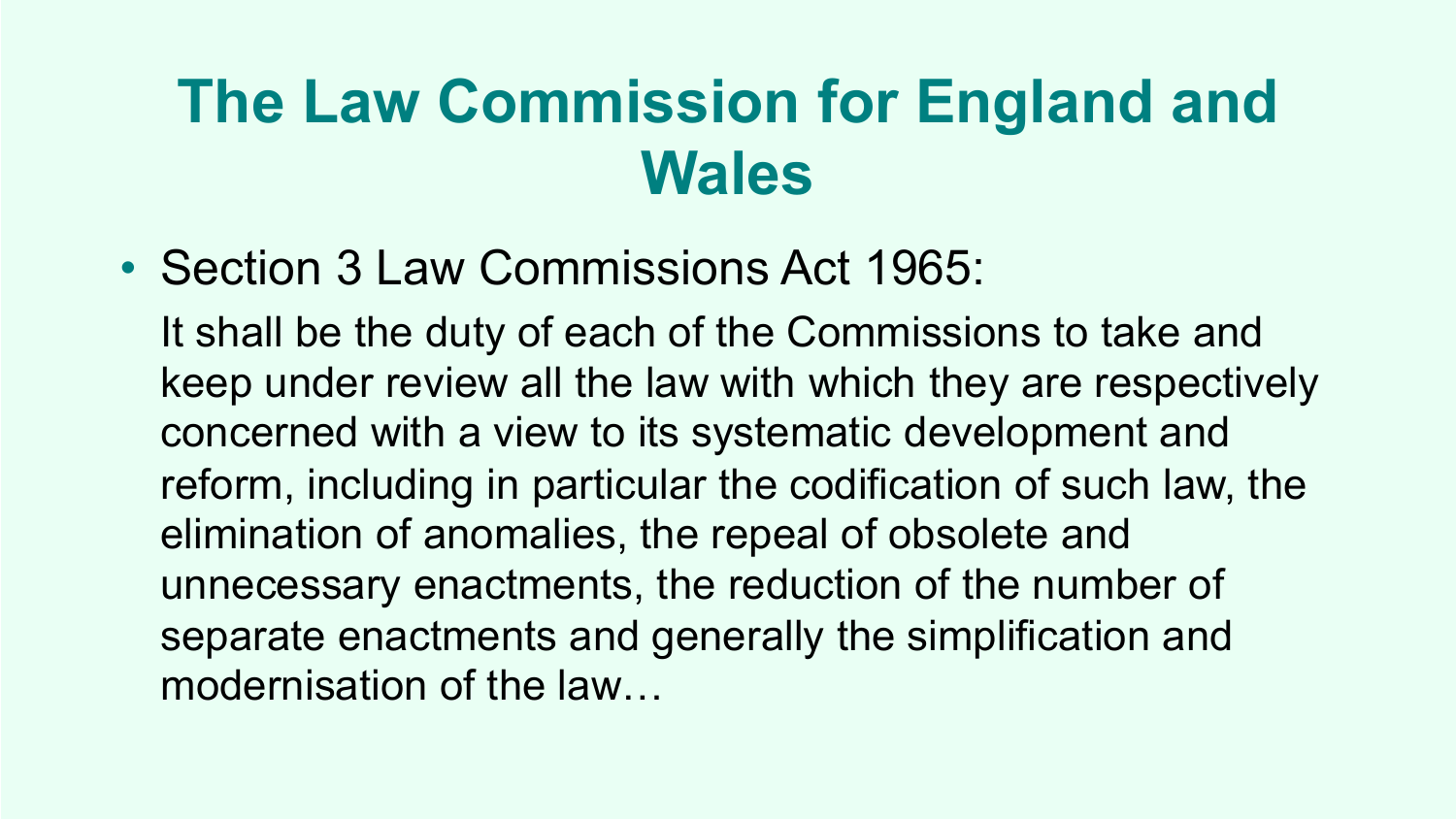#### **Background to Land Registration project**

- Land Registration Act 2002 outcome of a joint project between the Law Commission and Land **Registry**
- Law Commission proposed the project in its consultation on the 12<sup>th</sup> Programme of Law Reform and responses raised a number of issues
- Update / review of LRA 2002 not reinventing the wheel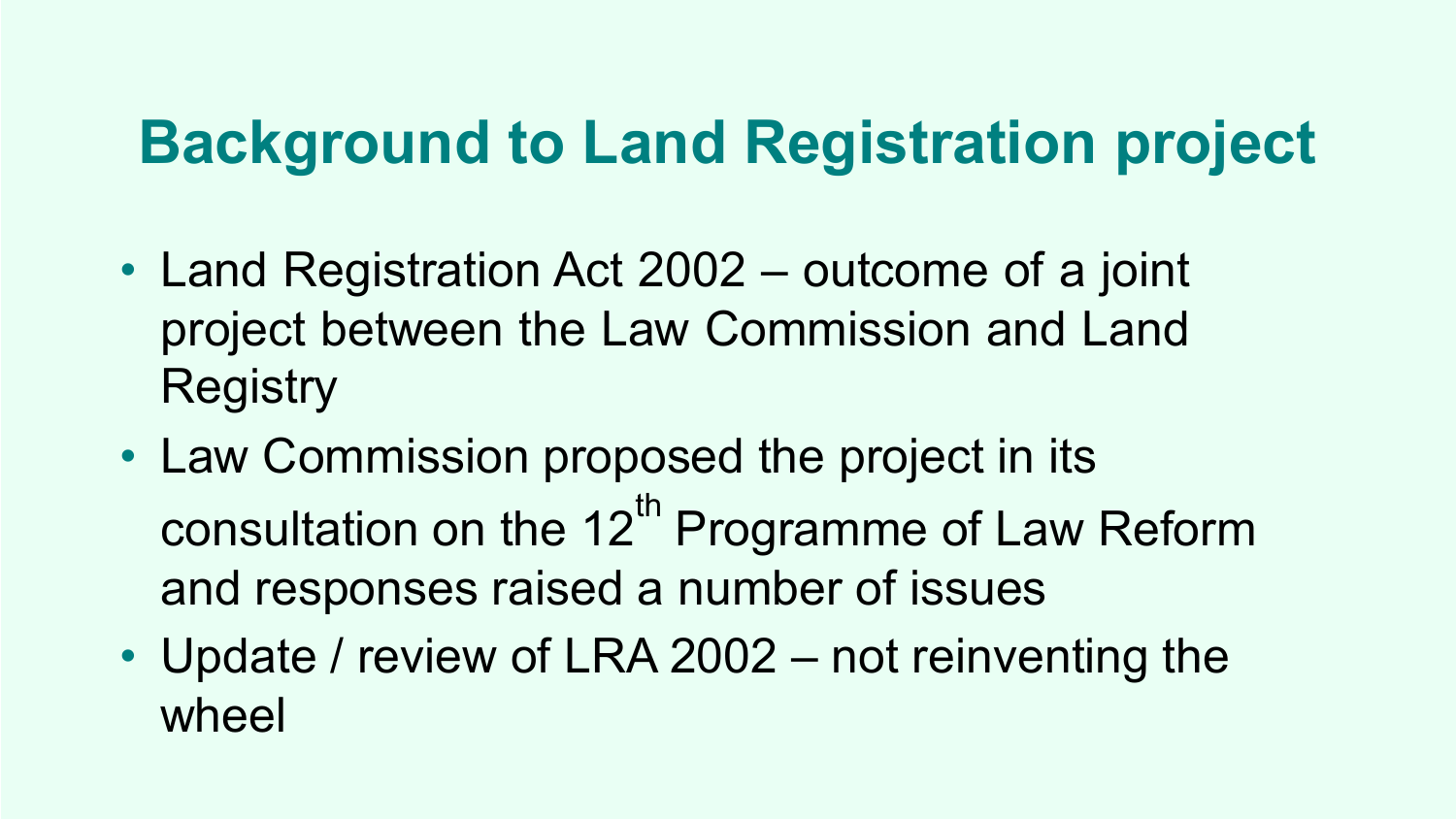#### **Scope of the Consultation Paper**

- Stakeholder submissions, bearing in mind
	- − What law reform can achieve
	- − Terms of reference
	- − Realistic / achievable
- Wide range of issues / topics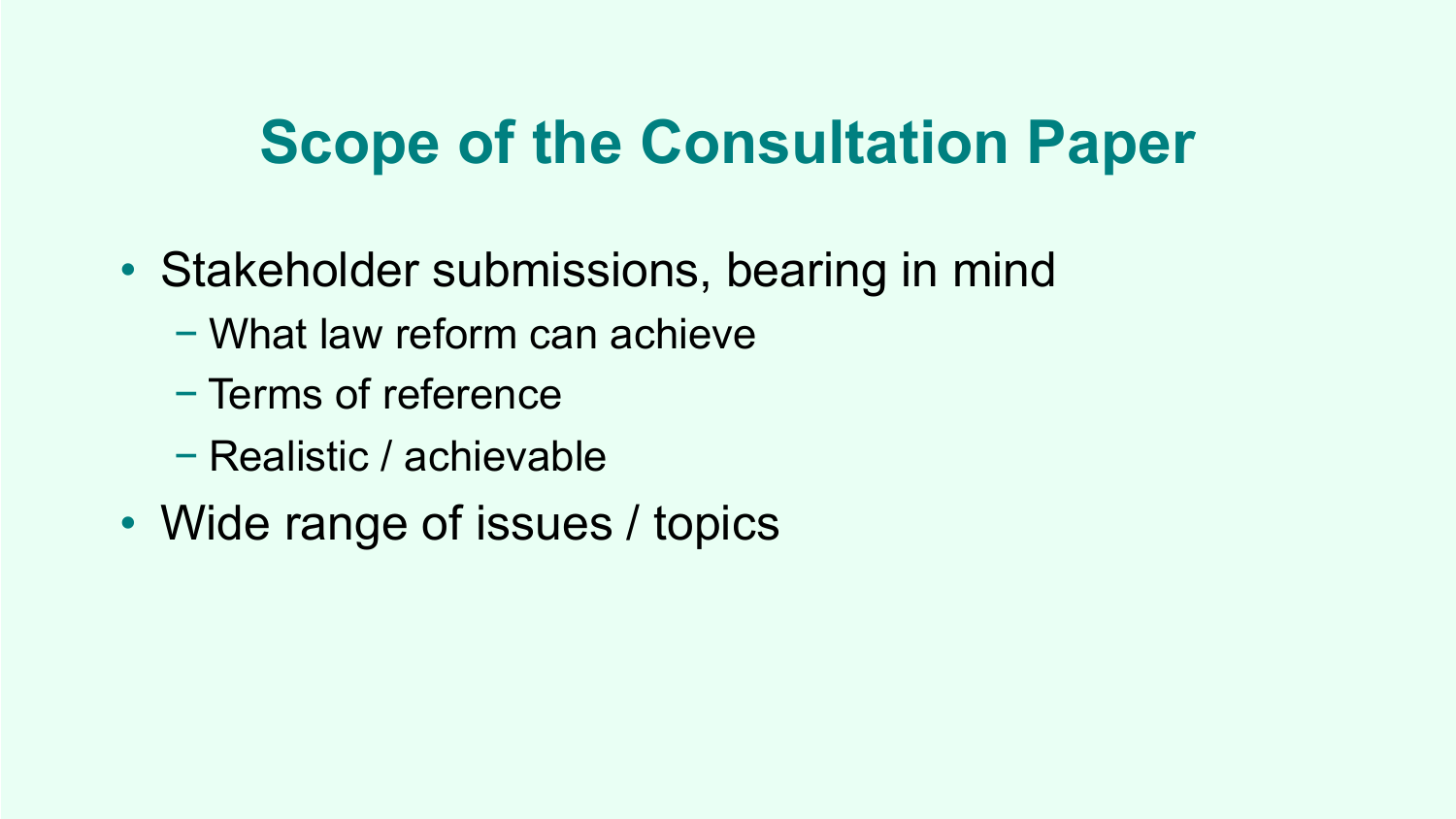#### **Project timetable**

- Consultation closes on 30 June 2016
- Analysis of responses
- May conduct further meetings with stakeholders
- Formulation of policy
- Impact Assessment
- Instructing Parliamentary Counsel to prepare draft Bill
- Publication of final report and draft Bill late 2017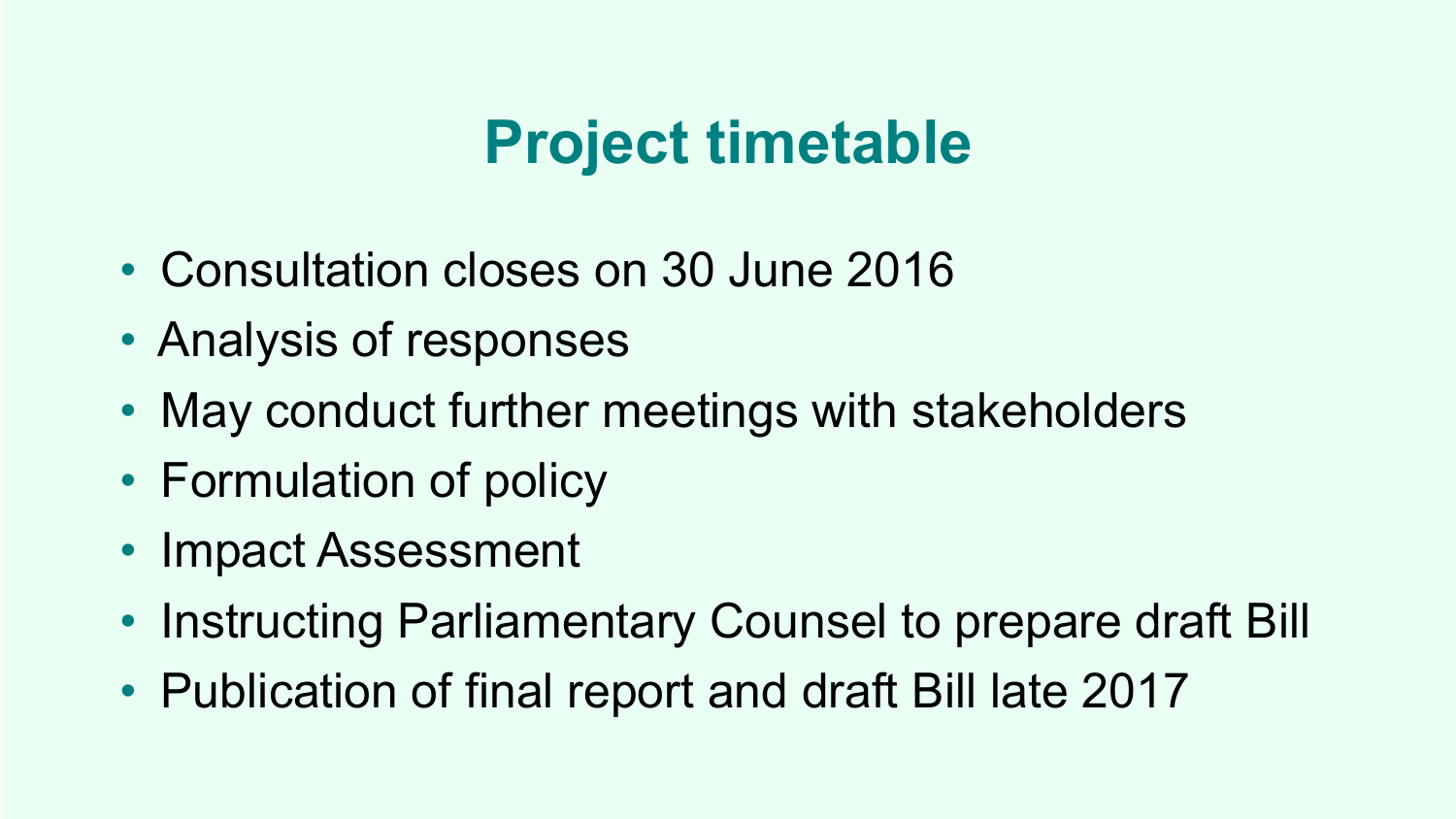## **Registration of Title**

- Enlargement of leases and LPA 1925, s 153
- Registration of mines and minerals
	- − Caution against first registration
	- − Notification of applications to register
	- − First registration
- Protection of dispositions which take place in the "twilight period"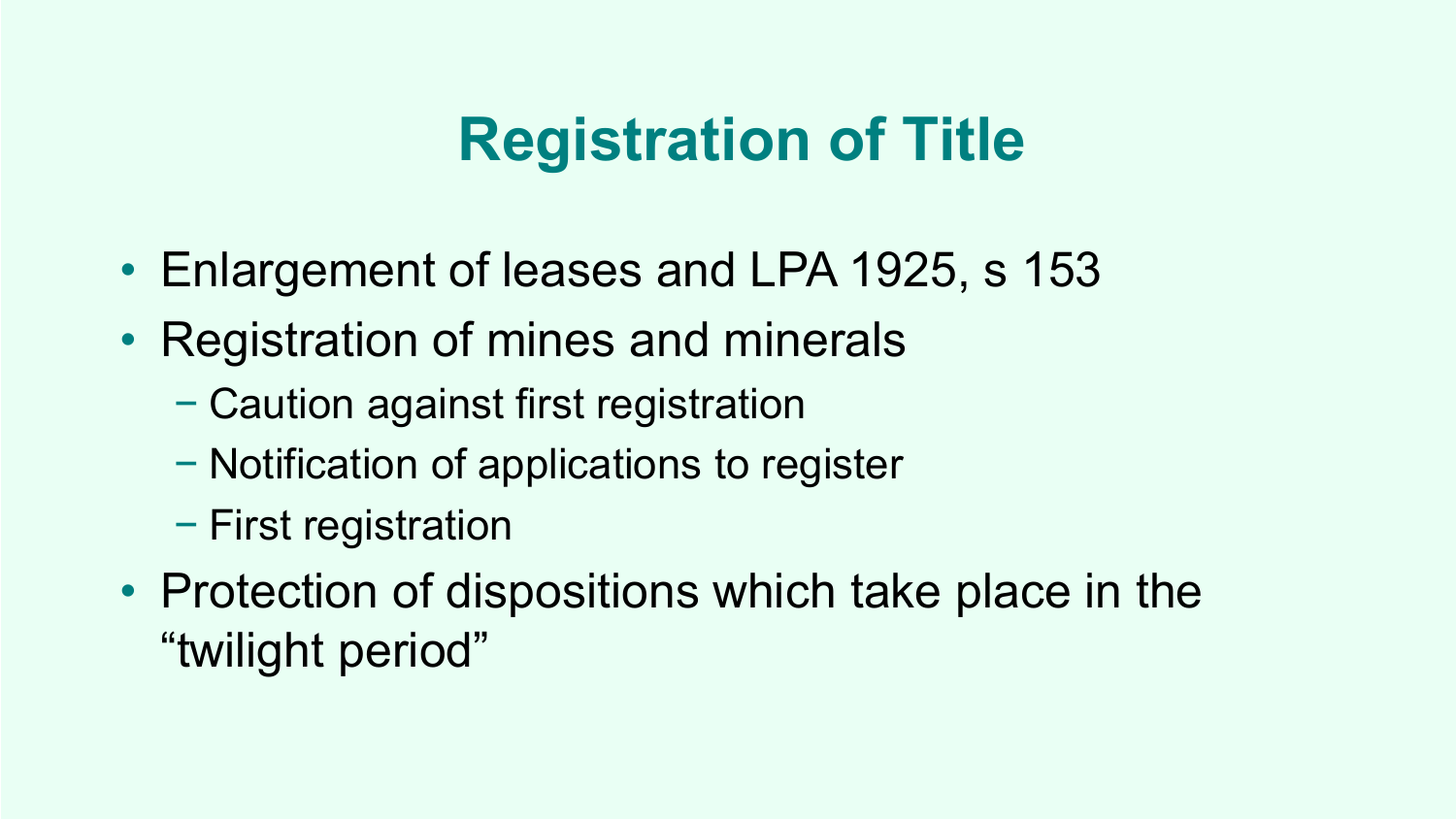#### **Registration of Title**

- Length of registrable leases
- Common law, equitable and statutory limitations (inc nemo dat) should not limit the exercise of owner's powers
	- − The Ferris / Battersby argument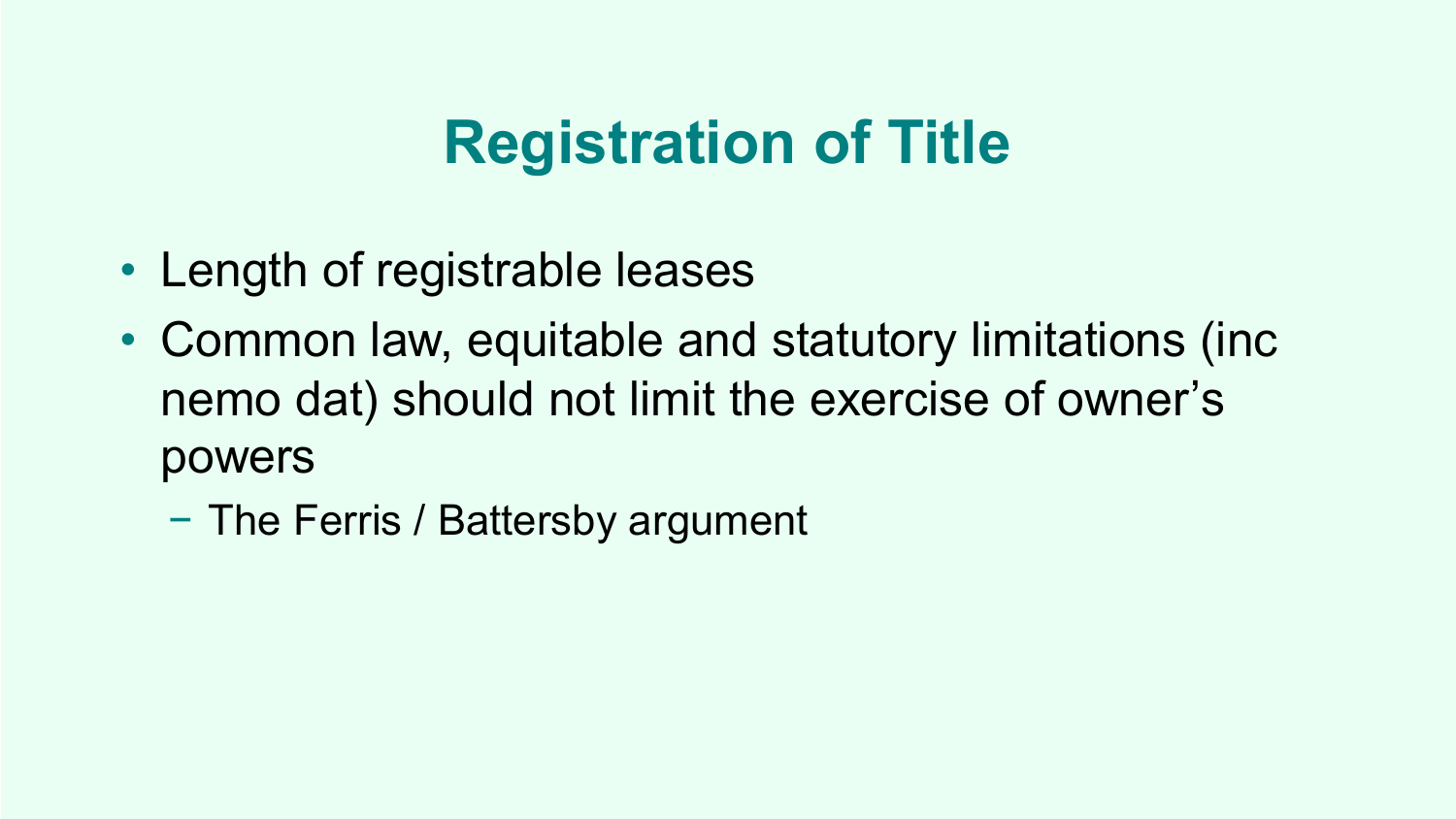## **Priorities**

- Expansion of section 29 protection and the availability of priority searches to include a number of "unregistrable" interests which are noted on the register
- Clarification of the "valuable consideration" requirement
- Clarification of the meaning and effects of "postponing" in section 29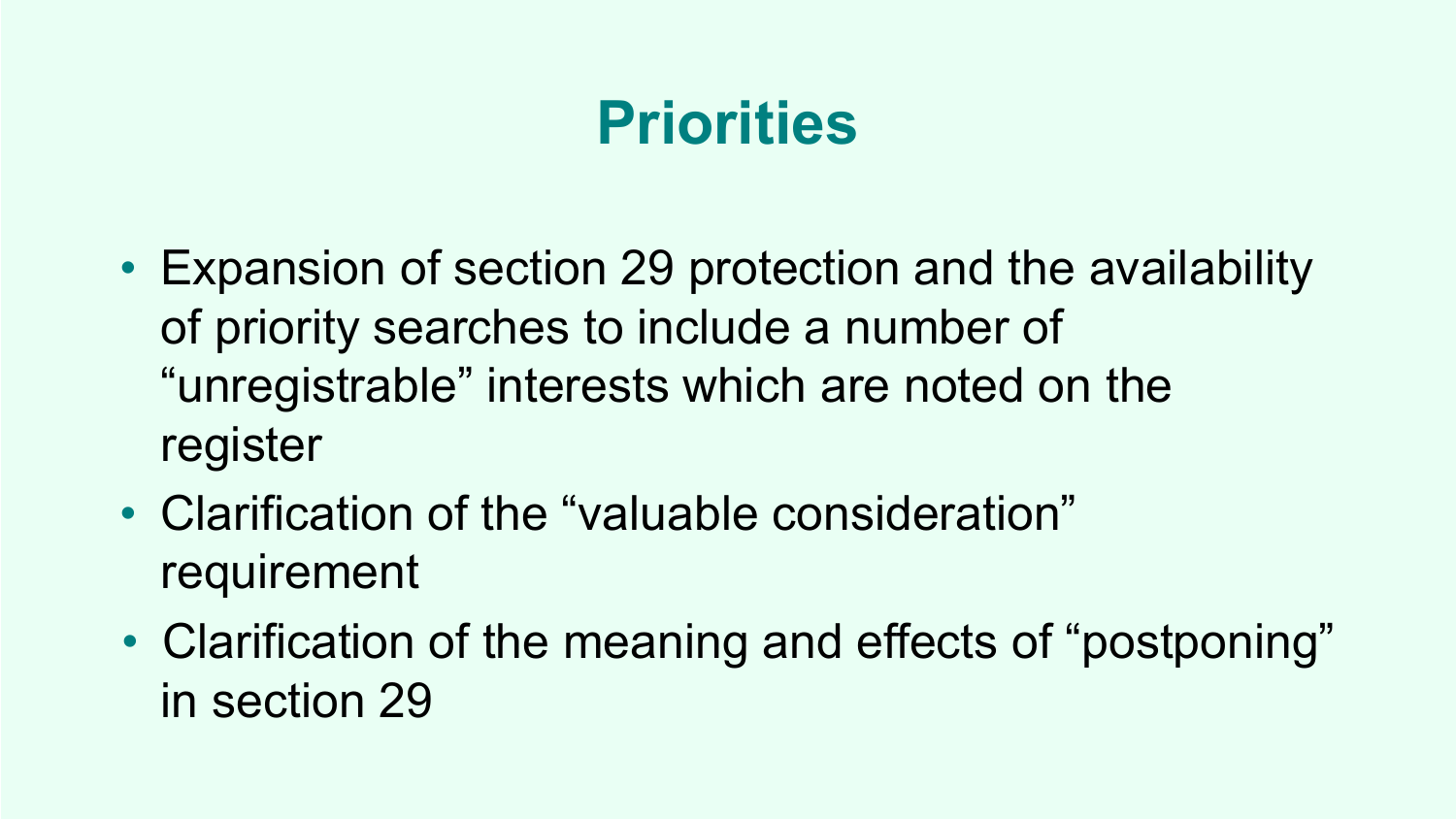#### **Notices**

- Two-tier system of notices
- Unilateral notice procedure
- Stakeholder concerns
	- − Significance of manorial rights / chancel repairs
- Confidentiality
- Preferred option
	- − Others canvassed in Consultation Paper
	- − Point at which dispute is referred to the Tribunal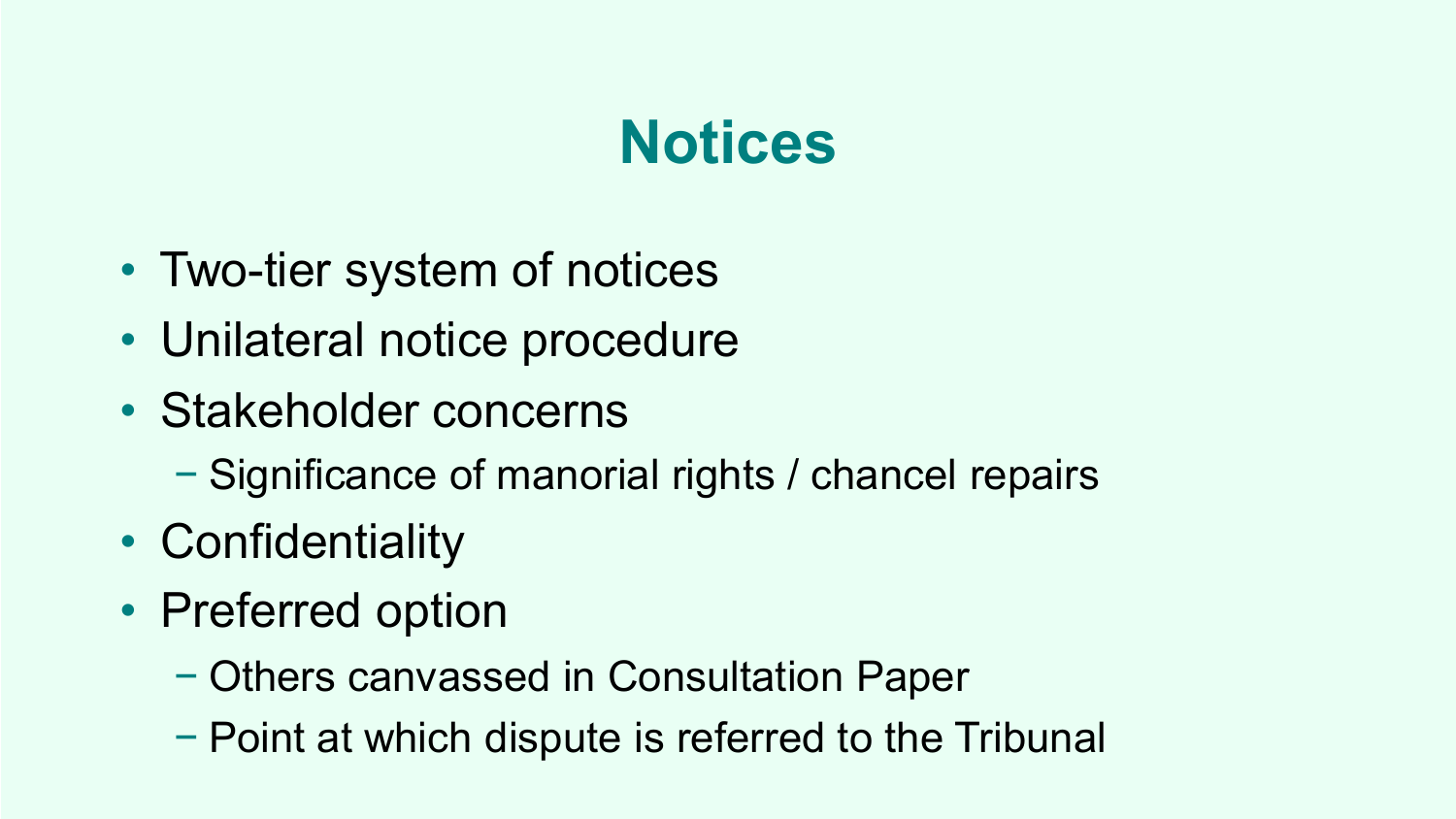#### **Restrictions**

- Should restrictions continue to be used to protect contractual obligations including:
	- − obligations in registered charges?
	- − obligations in registered leases?
- Use of restrictions to protect interests derived from a beneficial interest under a trust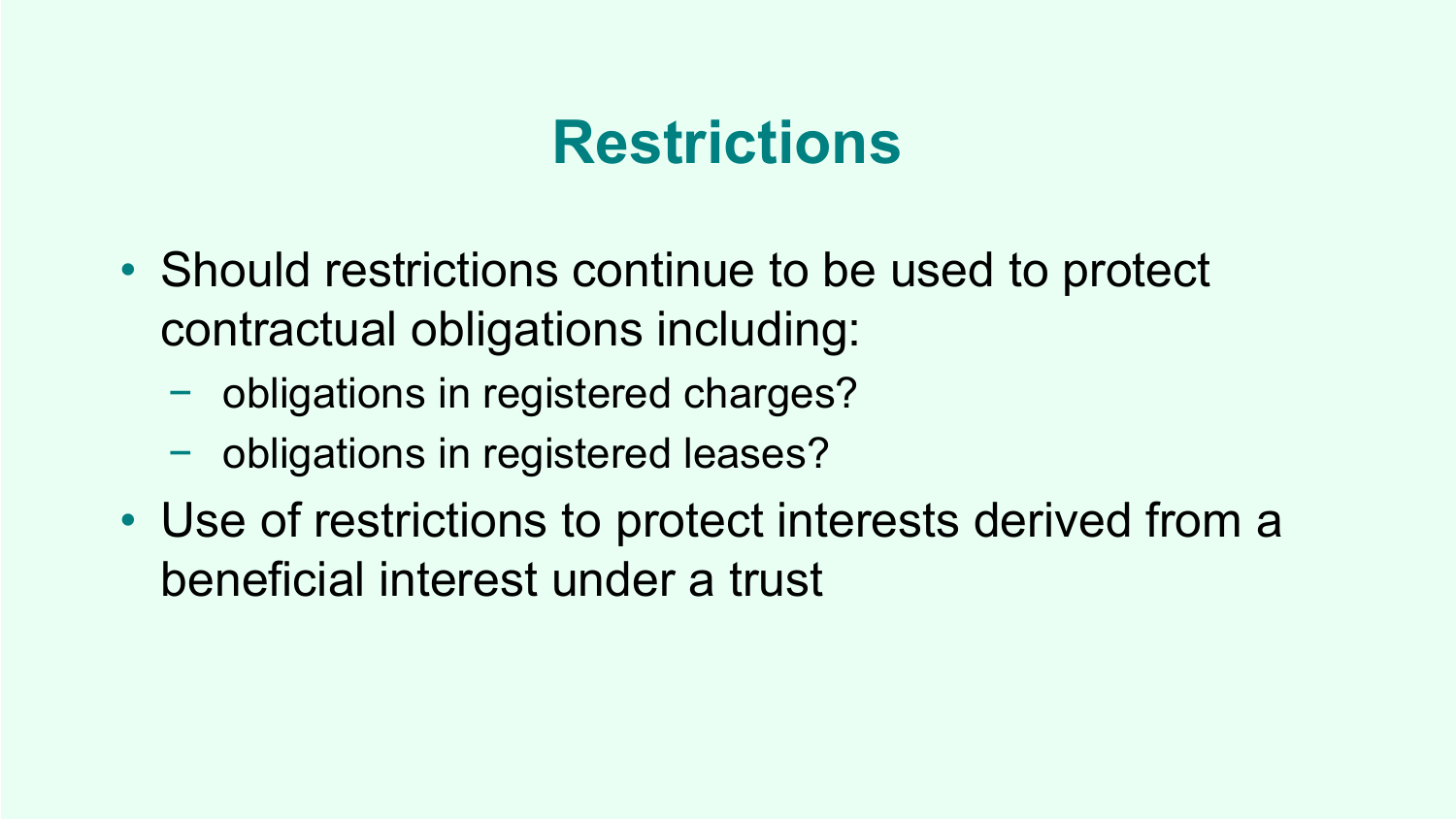## **Overriding Interests**

- Types of interests which are capable of being overriding interests when coupled with actual occupation
	- − Estate contracts
- Should an interest continue to be incapable of being an overriding interest if it is noted on the register and that notice is subsequently removed?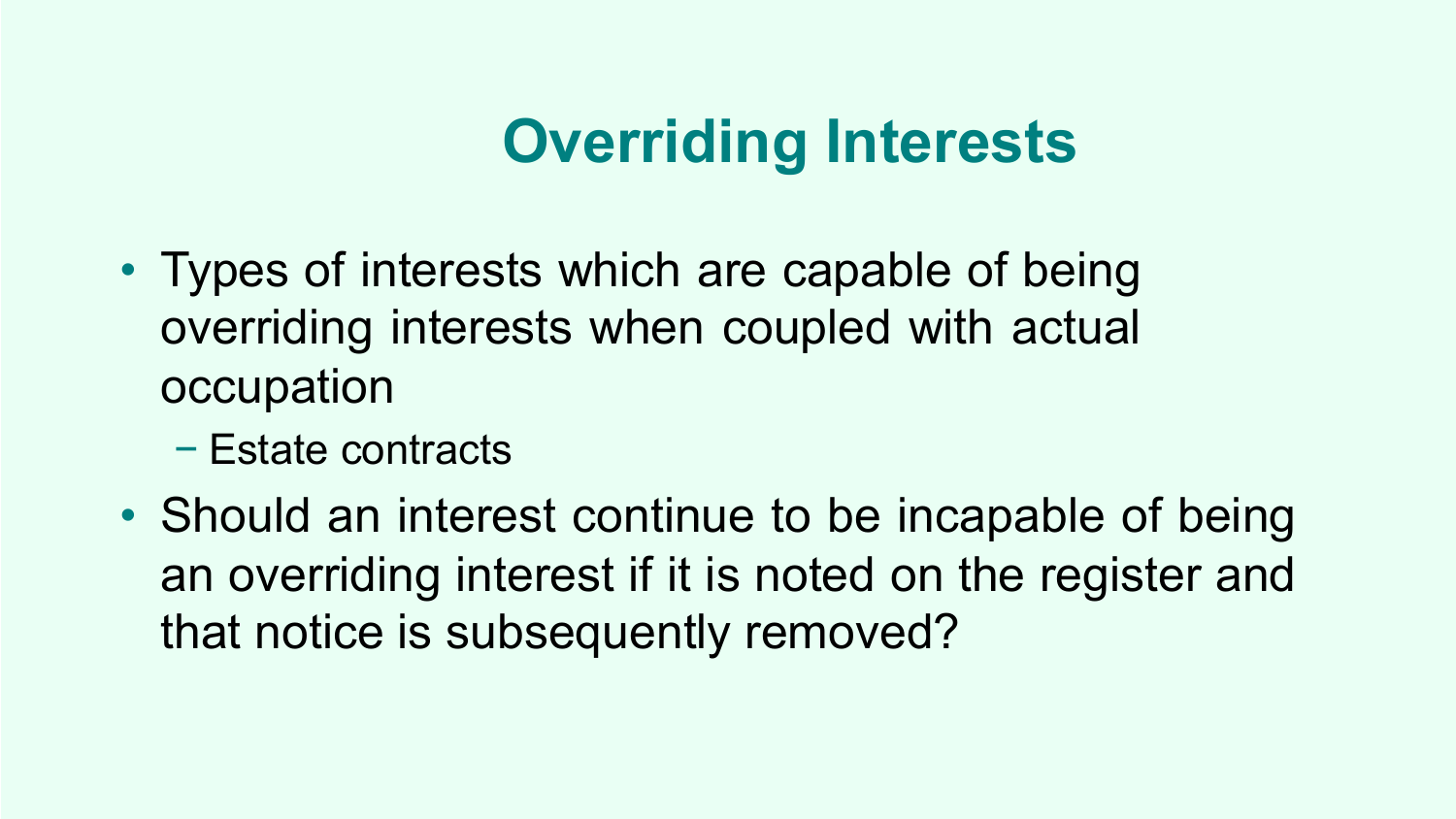#### **Lease Variations**

- Section 3(6) of the LT(C)A 1995 only applies to covenants which, if granted other than in a landlord and tenant context, would have to be protected on the register in order to bind successors in title e.g. restrictive covenants, easements and estate contracts
- Lease variations should be capable of being recorded on the register
	- − Noting ancillary documents?
- Problems with the LT(C)A 1995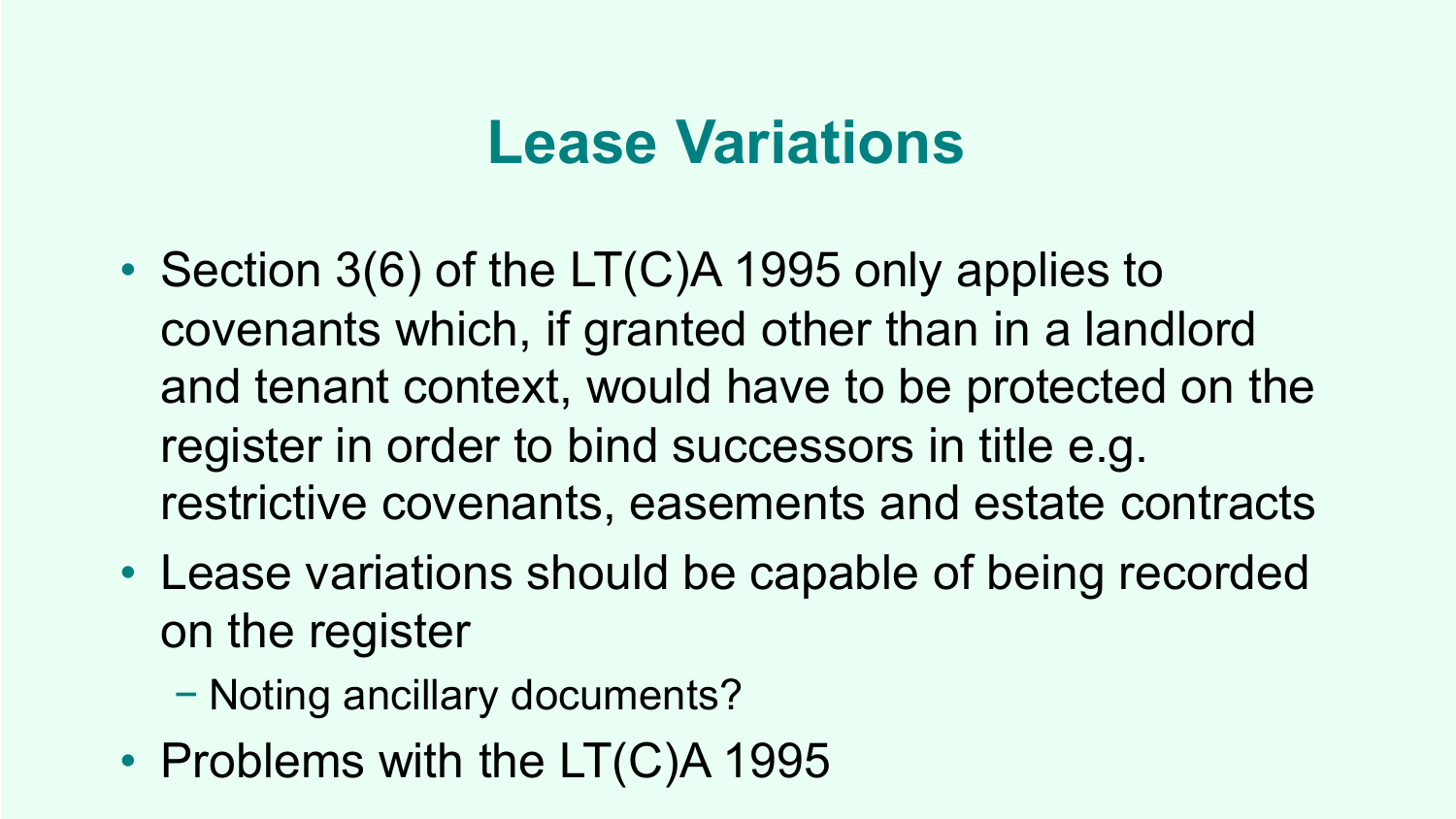#### **Mistake/rectification/indemnity**

- To what extent is a registered title indefeasible? − Relationship between LRA s 58 and sch 4
- Alteration, rectification and the significance of mistake
- Current protection of the proprietor in possession
	- − "Qualified indefeasibility"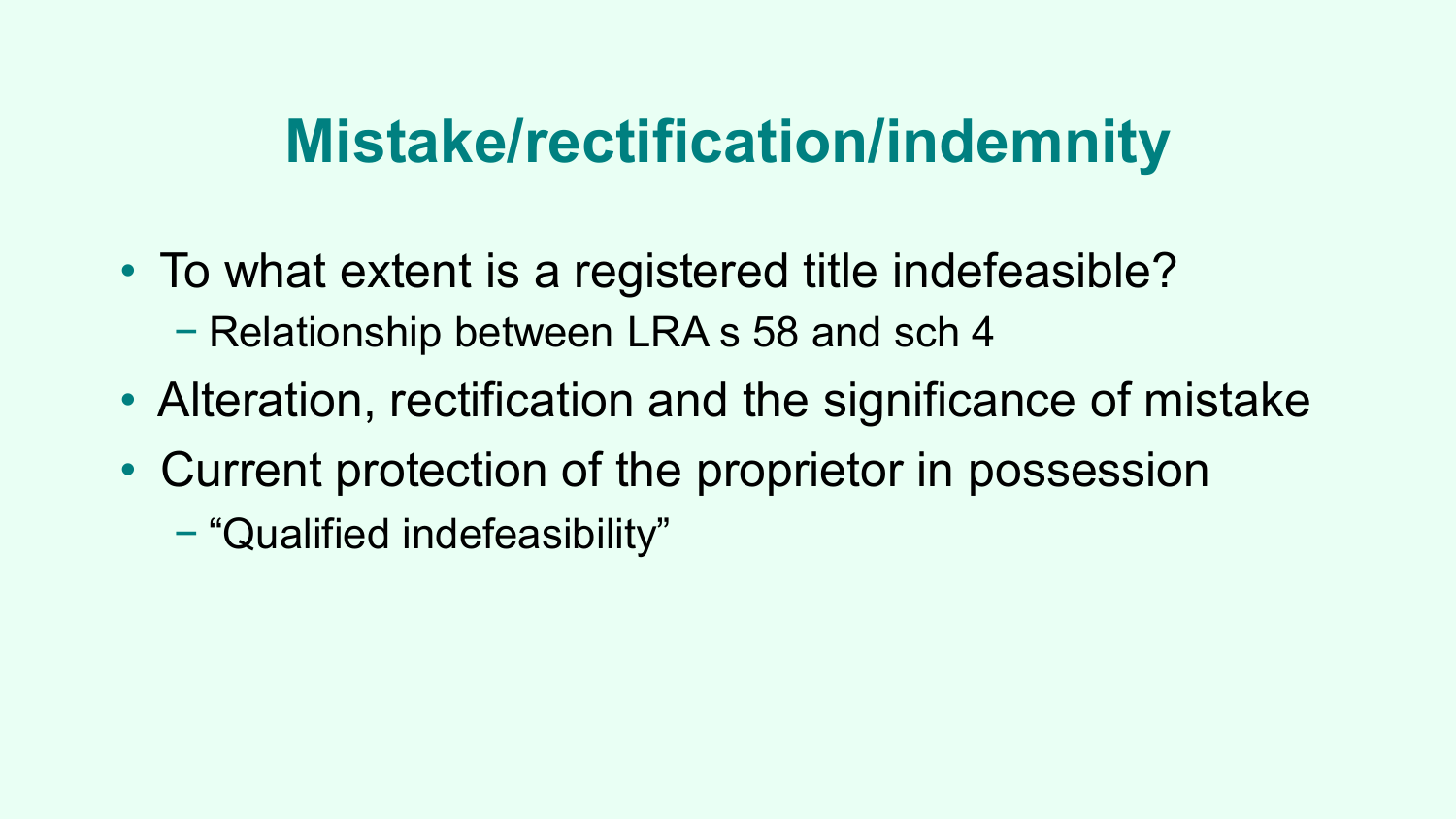#### • Problems with the current law

- − The AB and ABC scenarios and the definition of "mistake"
- − The *Malory* arguments
- Response to these problems
- Position of mortgagees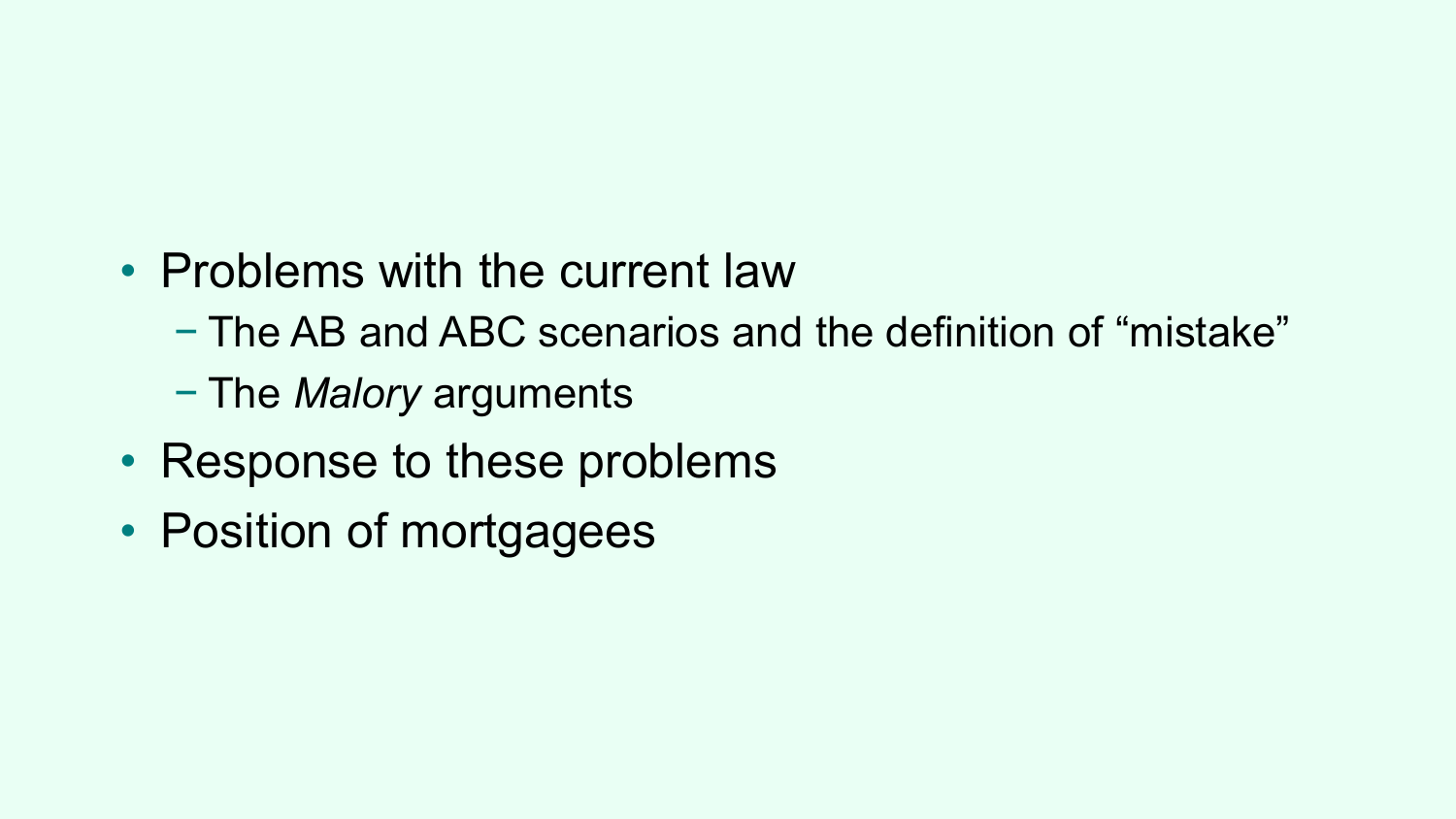## **Indefeasibility: objectives**

- Clarity
- Finality
- Fact sensitivity
- Reliability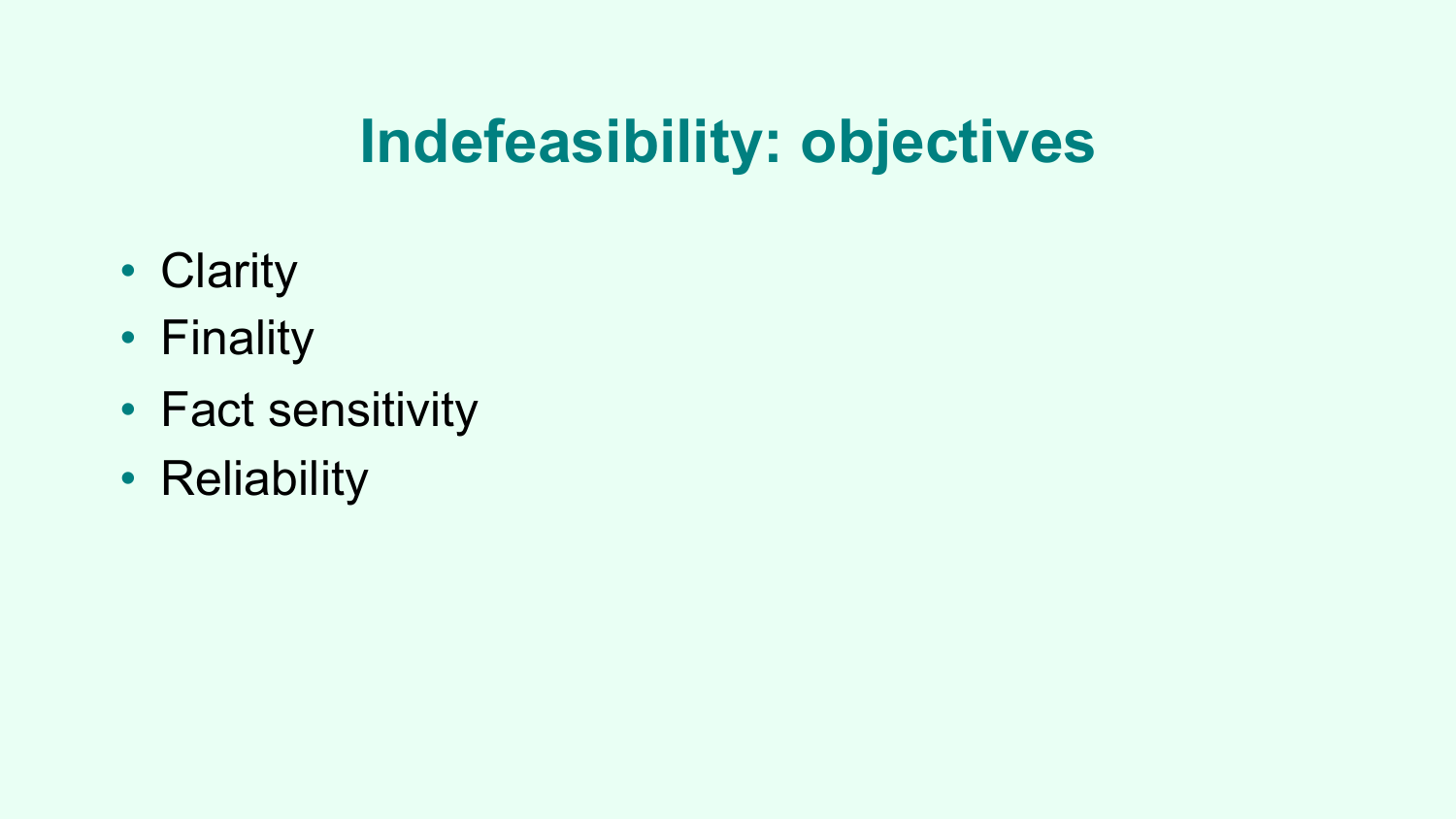## **h** A should be reinstated if A remains in possession

- B or C a proprietor in possession
	- − Initial 10 years
	- − Long stop
- Neither A, B nor C in possession
	- − Initial 10 years
	- − Long stop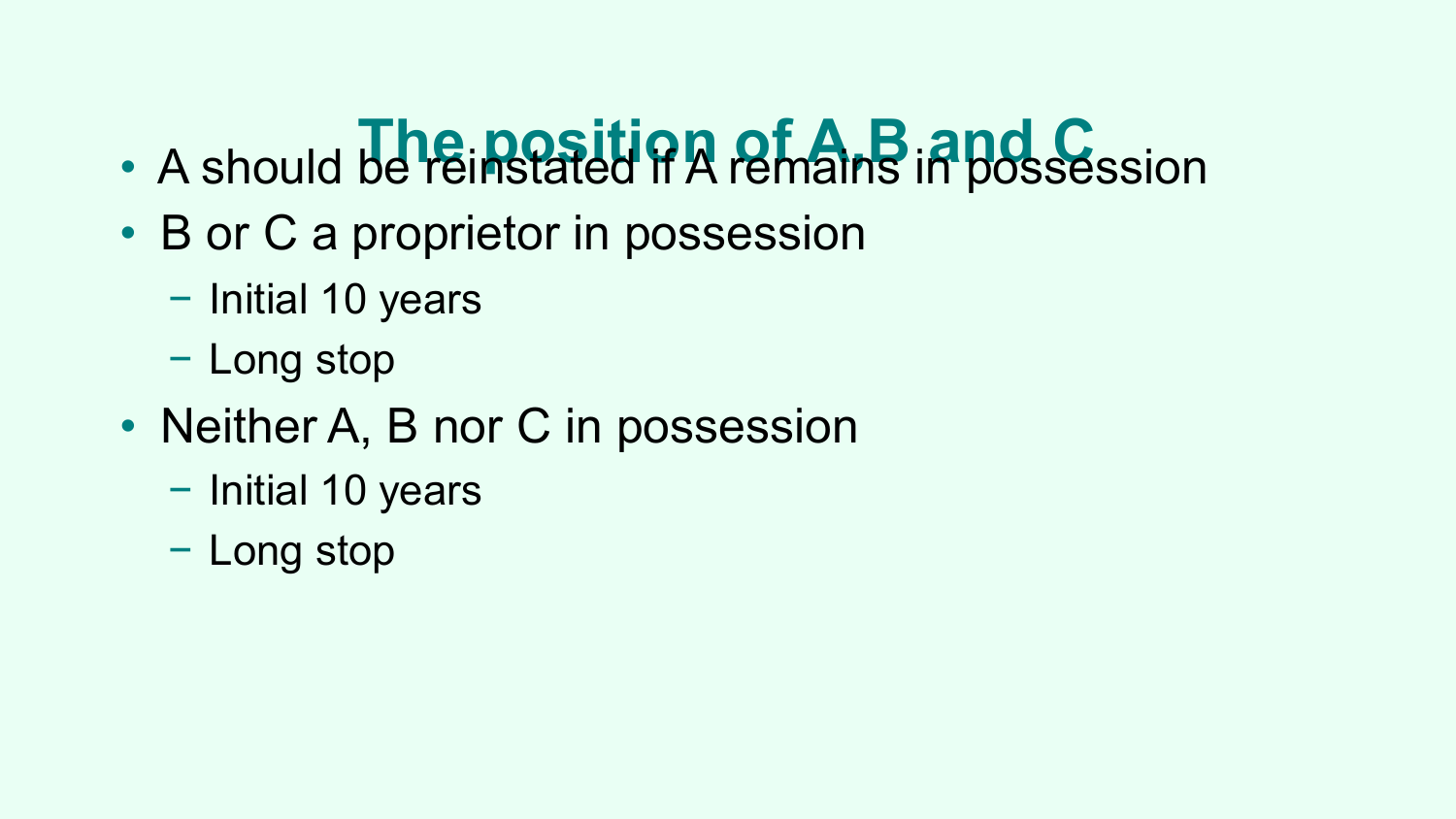#### **Rectification – other scenarios**

- Double registration
- Derivative interests
	- − X has the benefit of a restrictive covenant over A's land. X had entered a notice in respect of the covenant, but by mistake the notice was removed from the register. A transfers title by registered disposition to B
- *MacLeod v Gold Harp*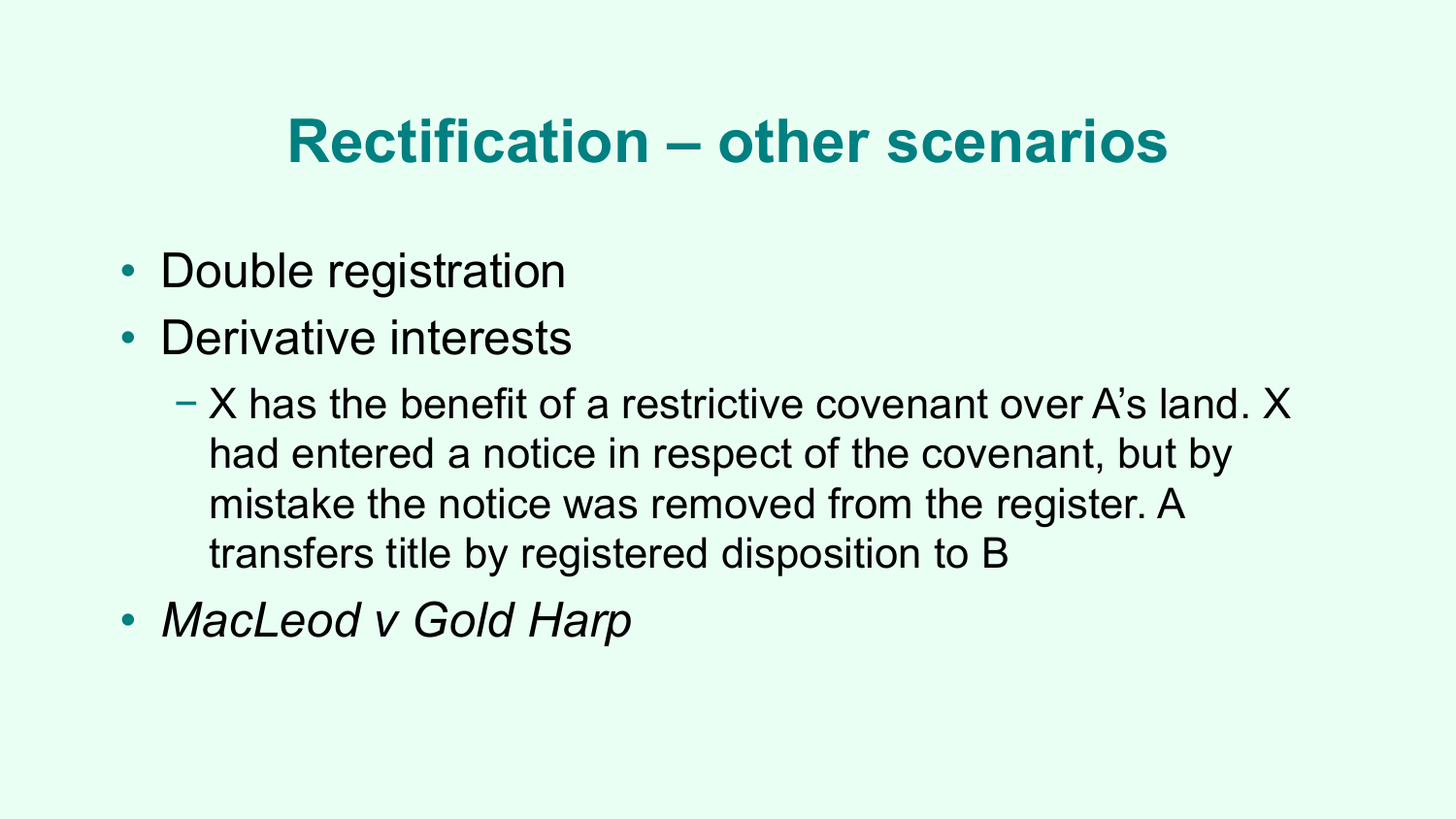## **Indemnity**

- Why review the indemnity scheme?
	- − The need to address registration fraud
	- − Not questioning fundamental basis of the indemnity
- Questions are open not taking a view
- Provisional proposals only on two freestanding issues:
	- − Limitations
	- − Valuation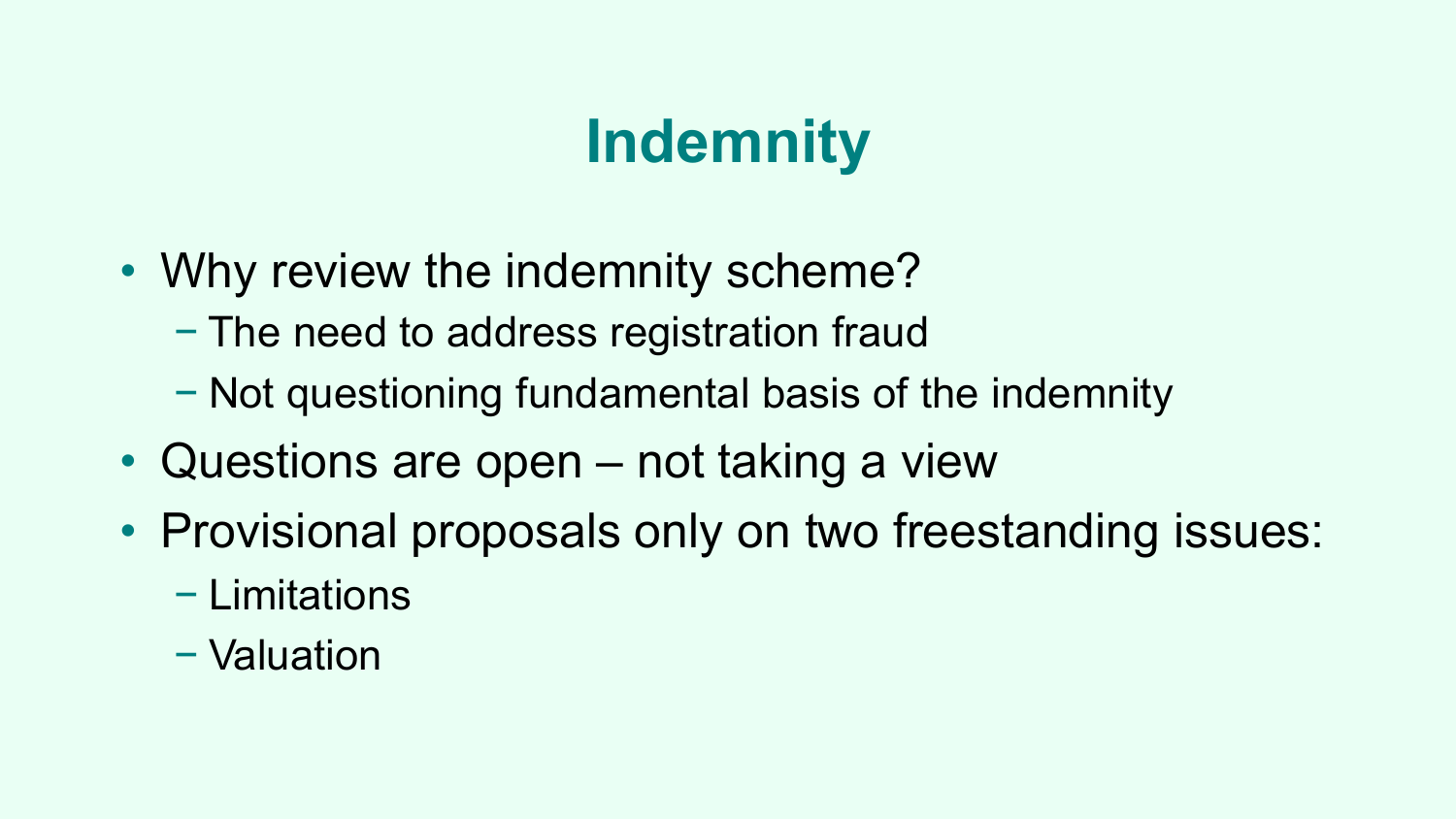## **IImdemnity**

- Questions cover:
	- − Indemnity cap
	- − Possible duties of care owed by conveyancers to Land **Registry**
	- − Rationalisation of identity checks requirements
	- − Availability of indemnity mortgagees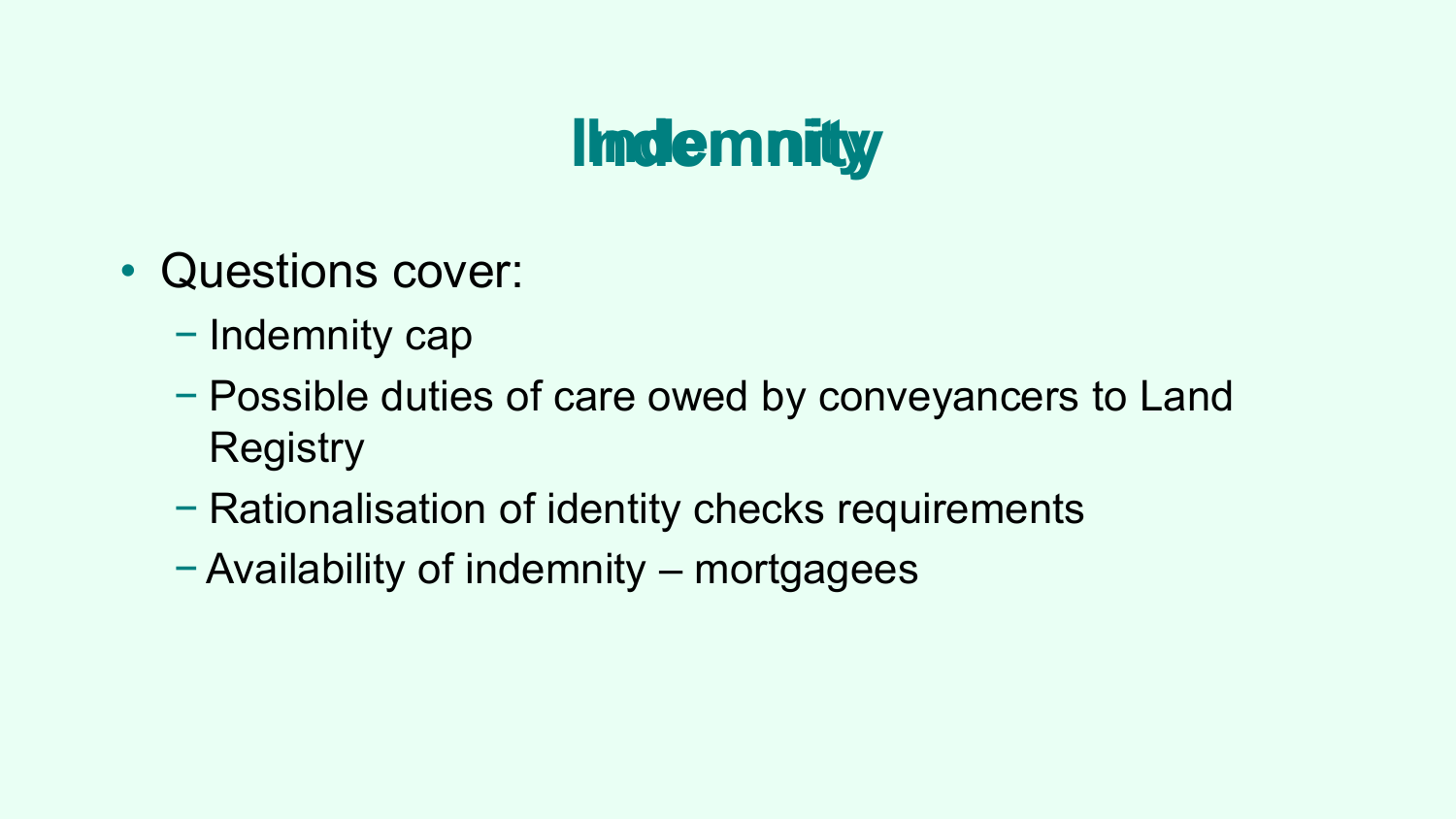#### **Generad Bourty aries**

- Not considering abolition of the general boundaries rule
- Statutory list of factors that could be used to distinguish boundary and property disputes:
	- − relative size of contested land in comparison to other land
	- − importance of the land to the registered proprietor
	- − application of common law presumptions
	- − manner in which the error on the title plan came about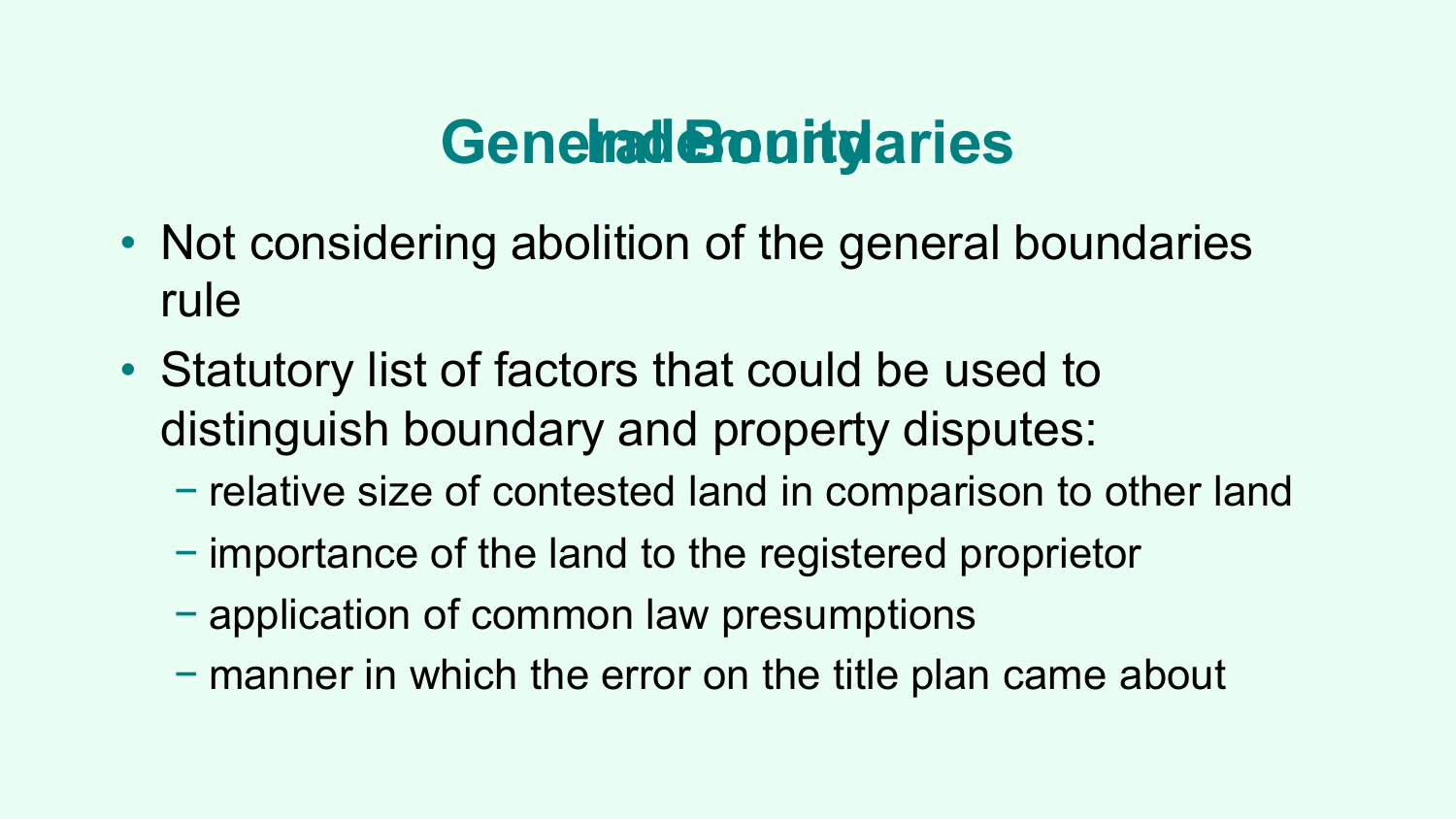## **Eadements**

- Easements benefiting leases for a term not exceeding seven years, where the easement is granted in the same document as the lease, should not be required to be completed by registration in order to operate at law
- Easements benefiting leases not exceeding three years, including equitable easements, should be capable of being overriding interests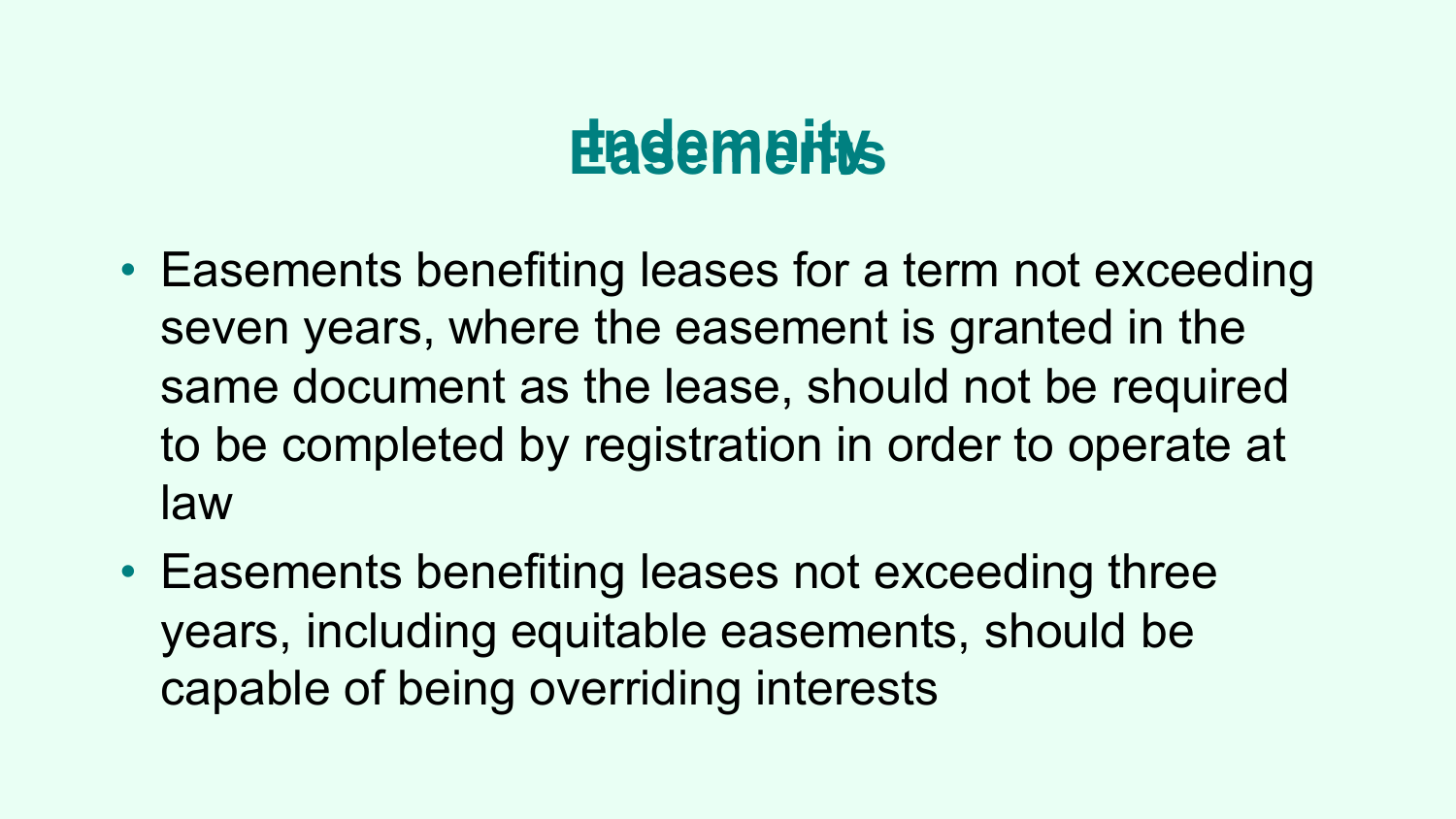## **Adversee** *sea**segssion*

- The Schedule 6 procedure
	- − Schedule 6, para 1: number of applications
	- − The first two "conditions"
	- − The third condition and *Zarb v Parry*
- Schedule 6 and the general law
	- − Registration of an extinguished title
	- − Registration of a possessory title
	- − Adverse possession and encroachment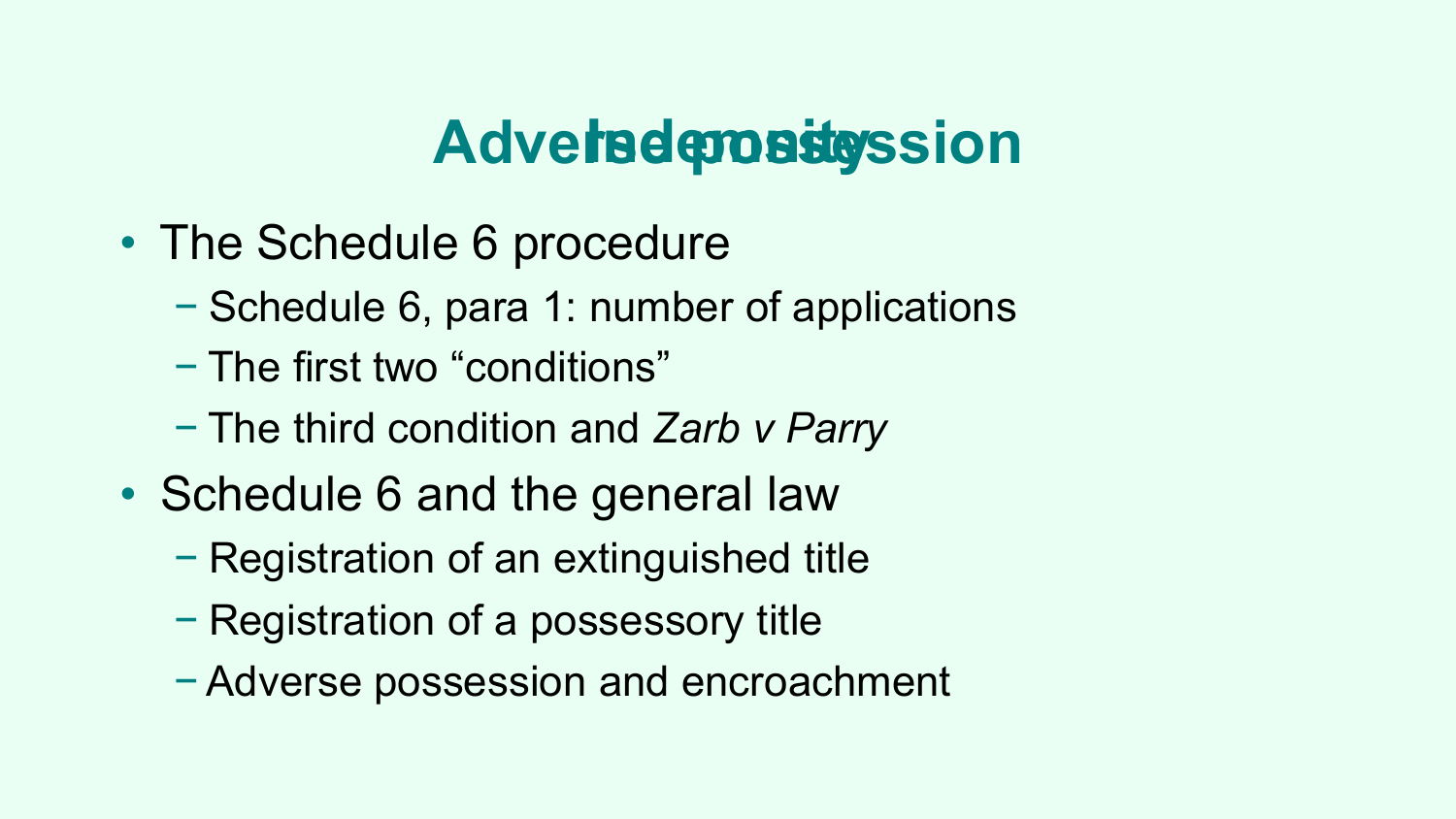## **Indhampelsy**

- Use and scope of section 49 (further advances) of the LRA 2002
- Land registration treatment of sub-charges
- Call for evidence on a potential project examining mortgage law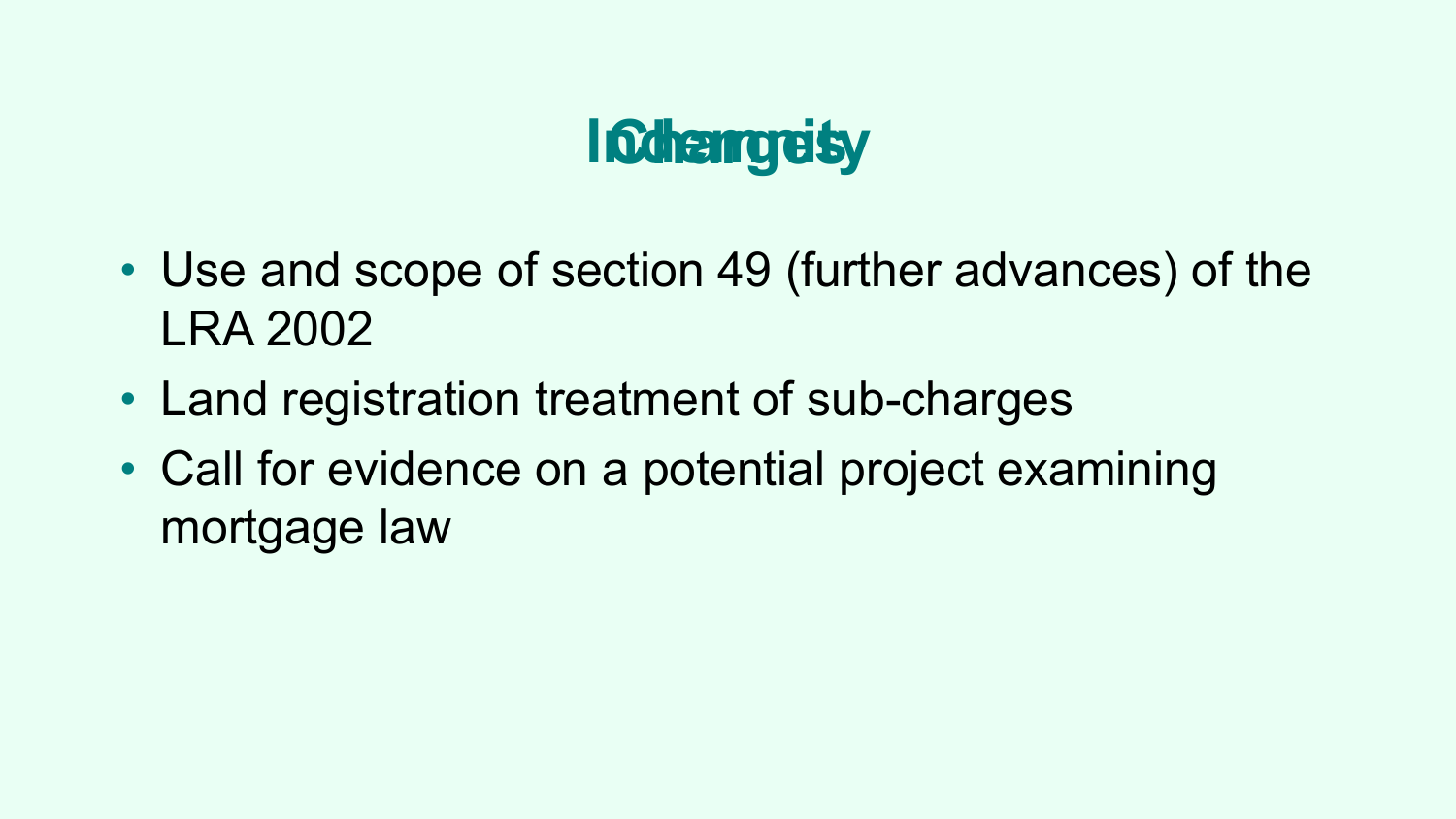#### **Electronind Conveyancing**

- Relax the current legislative framework for electronic conveyancing so that alternative models can be taken forward
- Adjust the process for setting the timetable for electronic conveyancing
- Clarify operation of overreaching where two trustees delegate to a single conveyancer the power to authenticate conveyances by an electronic signature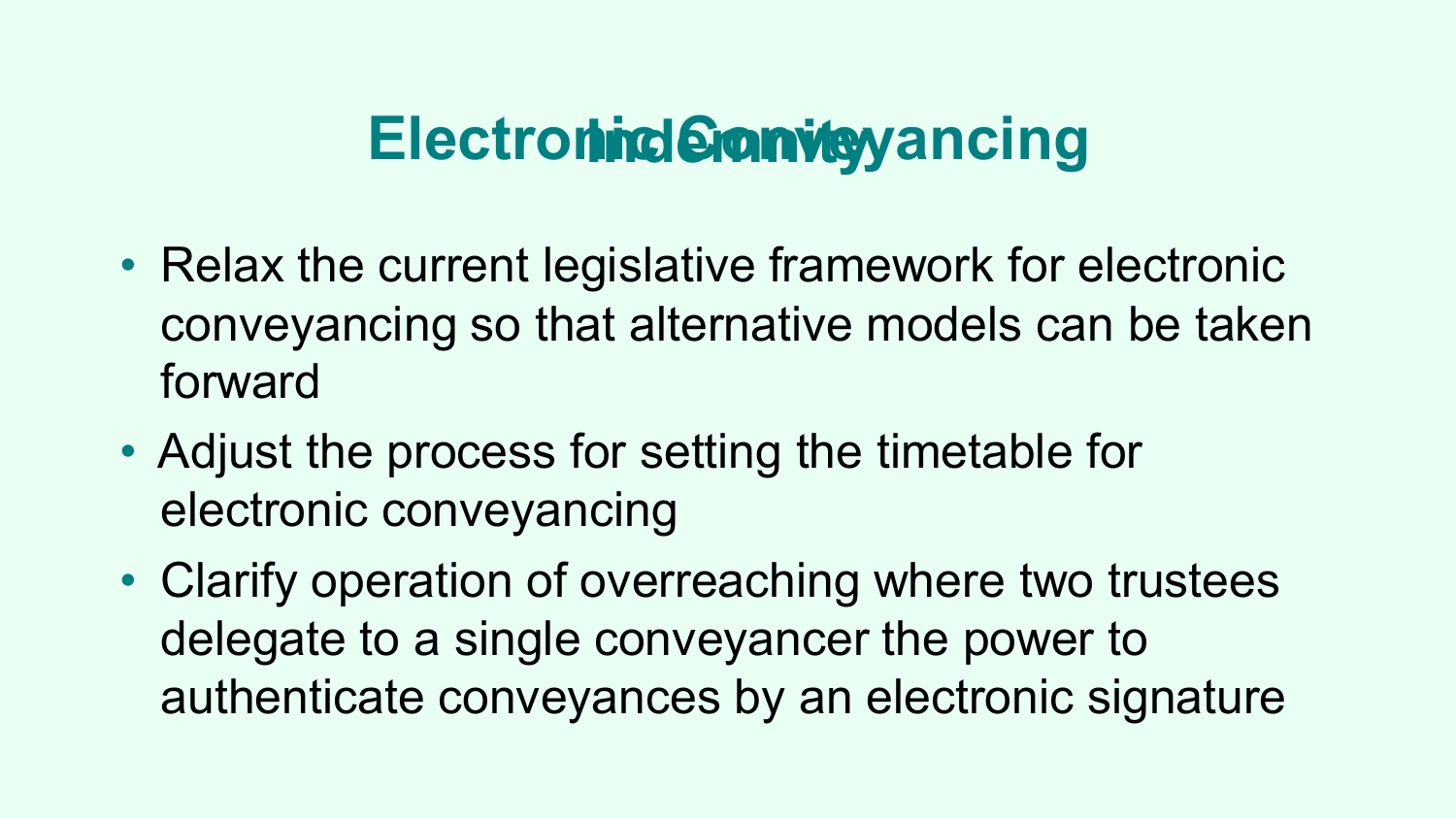## **Tribulnal emistiction**

- Express statutory power to determine where a boundary lies when an application is referred under s 60(3)
- Should there be an express statutory jurisdiction for the Tribunal to:
	- − Determine the remedy in an estoppel case
	- − Determine the extent of a beneficial interest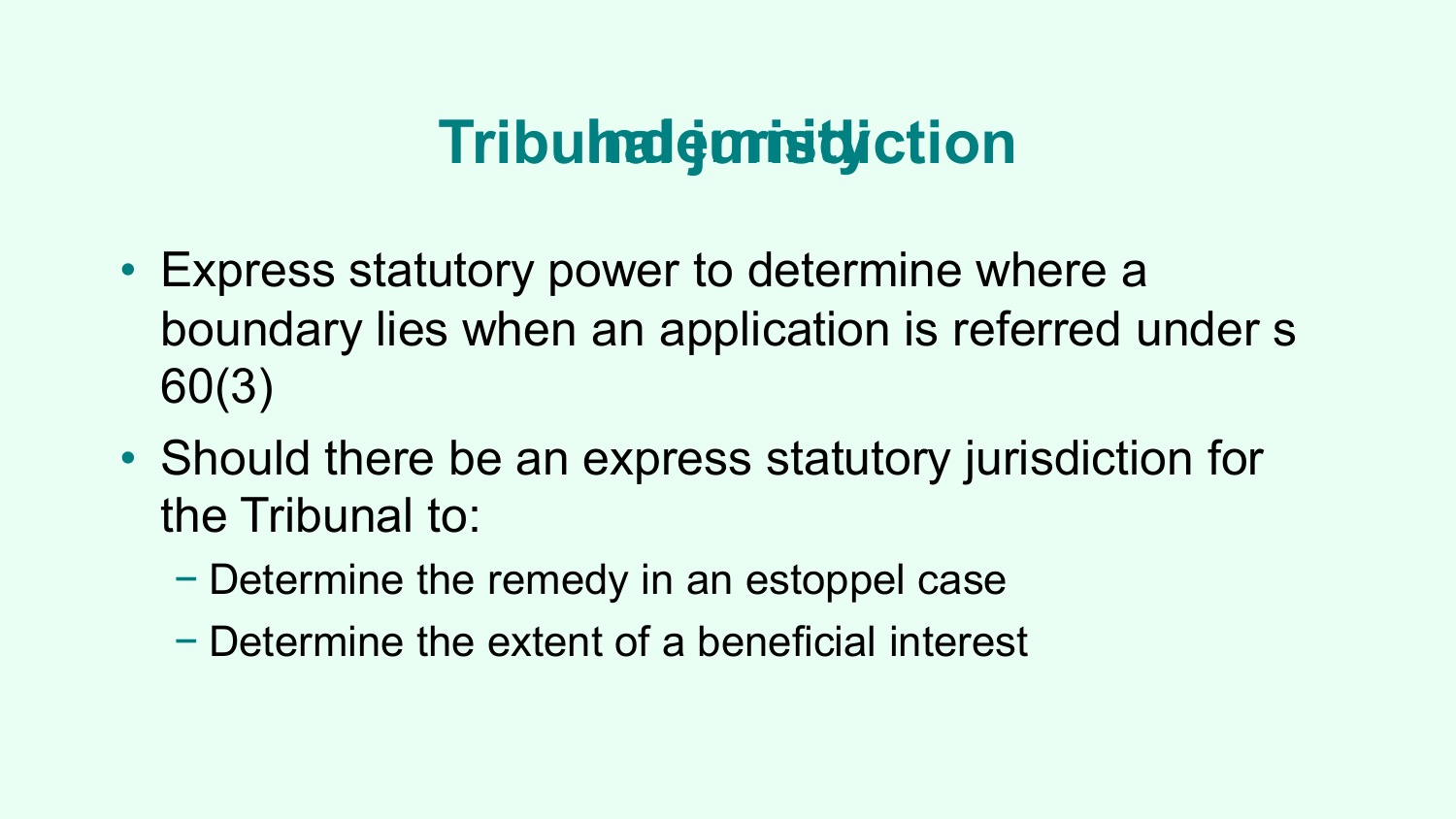#### **Looking Aheadder Profects**

- 13th Programme of Law Reform
	- Consultation in summer
- Possible areas of interest
	- Landlord and Tenant (Covenants) Act 1995
	- Landlord and Tenant Act 1954, Part II
	- Mortgages
- Other areas of law?